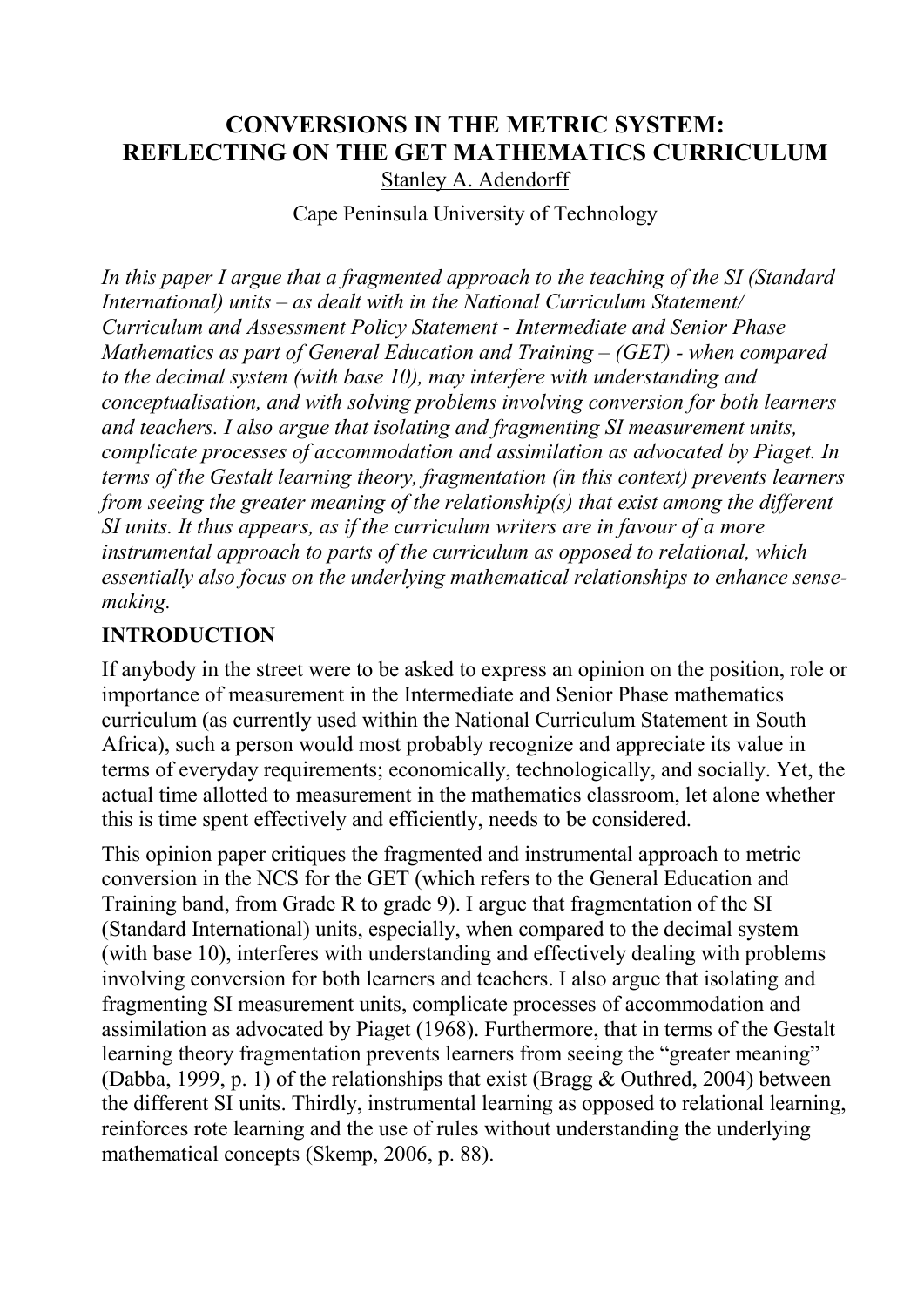My experiences as an in-service trainer of teachers at CTLI (Cape Teaching and Leadership Institute, Western Cape Education Department) since 2005 had given me the impression that measurement or mensuration as part of the intermediate and senior phase mathematics seemed to be problematic. Several years of facilitation at schools in the Western Cape, and observing learners doing the CTA (Common Task for Assessment – an externally set assessment written towards the end of the Senior Phase, that is, grade 9) showed that most of them could not measure accurately, and had limited knowledge about the relationships between units of length for instance. The CTLI is the official training arm of the Western Cape Education Department and runs in-service programs for Foundation, Intermediate and Senior Phase teachers. These teachers attend four-week courses (as fortnightly sessions) on a full-time basis, but only if a substitute is appointed for the duration of the course.

Instead of allowing learners to be confronted by the bigger whole (from kilo  $(10^3)$  to milli (10<sup>-3</sup>), curriculum developers seem to prejudge Intermediate and Senior Phase learners' cognitive abilities by anticipating that they would not be mentally ready to adequately comprehend or meaningfully deal with the concepts mentioned. These concepts refer to the meaning of and relationships between units of length, units of capacity or units of mass.

### **Rationale for pursuing this topic**

Based on my experiences in mathematics classrooms while observing lessons, the effectiveness and efficiency of methodologies dealing with measurement, compelled me to look at the situation analytically. According to (Kamii and Clark, 1997, p. 120) "typical instruction treats measurement as a mere empirical procedure rather than ... requiring reasoning". Consequently, Osborne's (1980, p. 54-68) critical analysis of the role of measurement in the mathematics classroom deserves to be looked at closely.

Osborne (1980, p. 55) emphasises the need for effective organization of teaching strategies to focus primarily on the "fundamental characteristics of measurement" that forms the basis of any measurement system. He believes this would allow the learner "to eventually transfer what was learned from one system of measurement to another". At the same time, however, measurement ideas and concepts should be applied to facilitate the development of numerical skills and understanding of related concepts. Teaching programs and lessons on measurement are not effectively geared towards acquiring the crucial concepts of measurement (Hiebert, 1984; Battista, 2006). Osborne (1980, p. 56) maintains that learning activities related to measurement generally do not "help learners form a sufficiently powerful ideation structure to enable them to deal successfully with new learning and problem solving involving measurement". Kamii and Clark (1997, p. 121) concur that learners should be encouraged through teaching "to think hard and to modify their thinking, rather than teach empirical procedures that do not take their thinking into account". Similarly Battista (2006, p. 140) talks of a "major challenge in teaching to [help] students make genuine sense of mathematical ideas".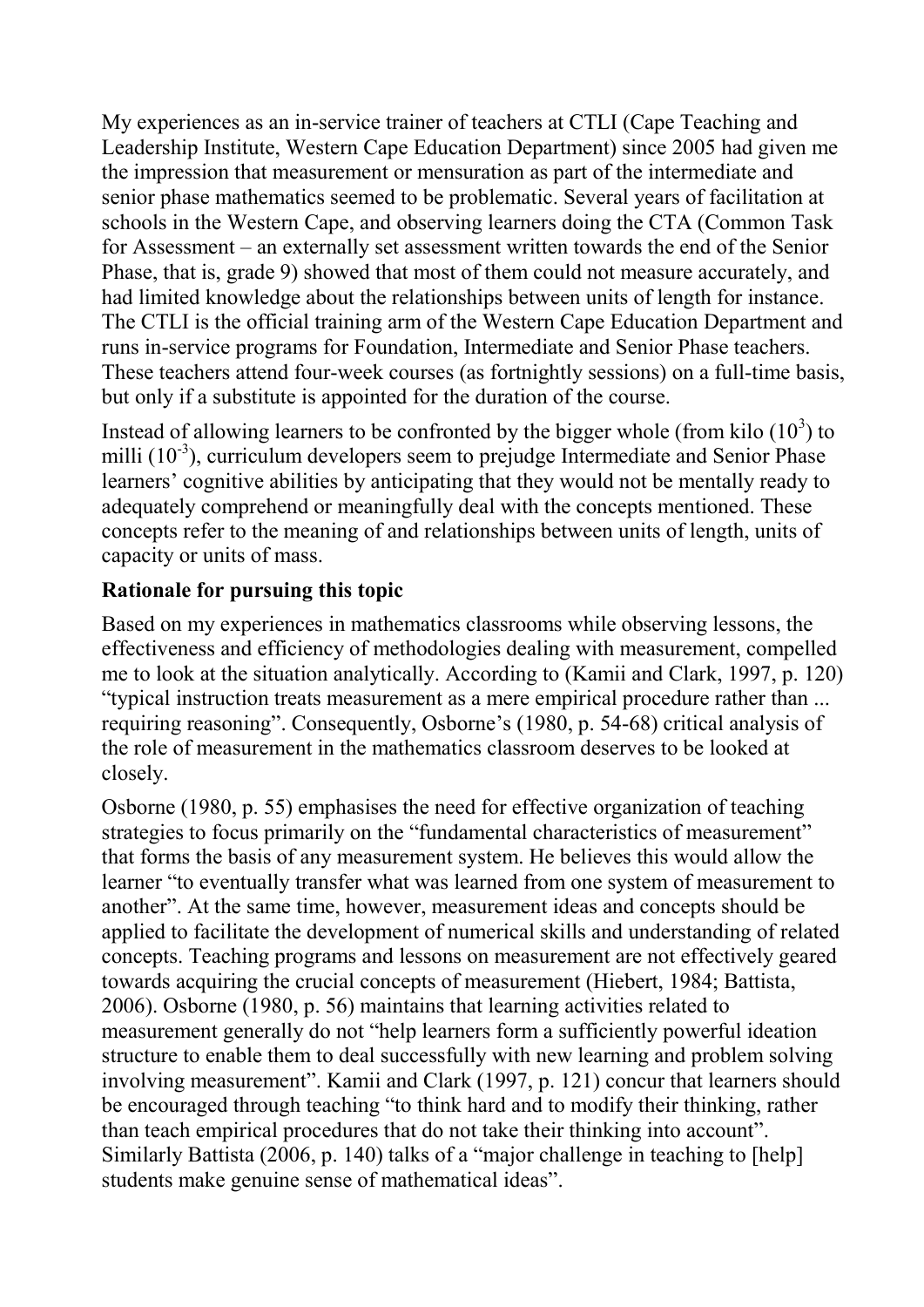Teaching, involving the use of different measurement tools, generally tends to be very limited and superficial. In this regard Osborne (1980, p. 56) states that "without a sense of the nature of the relationship between these tools and what is being measured, little insight into the scientific and mathematical process is obtained". This can also be ascribed to "insufficient experience with preliminary concepts" and insufficient "opportunity to tie together a base of geometric understanding with actual number concepts of measurement". This is possibly manifested in learners' inability to manipulate numbers, and to meaningfully convert from one unit of measurement to another, be it related to mass, capacity or length.

### **Theories that inform this critique**

My stance with respect to this approach to the learning and teaching of the topic under discussion is adequately supported by one of the classical learning theories, Gestalt, as to how learners order and rearrange concepts mentally to make better sense. Furthermore, Piaget's ideas and findings about learners' use of previous knowledge to enhance assimilation and conceptualisation of new concepts are revisited. Thirdly, Skemp (2006) differentiates between instrumental and relational understanding of mathematical concepts which highlights the difference between rote learning and learning for understanding by focusing on underlying relationships.

Gestalt theorists were fascinated by the way the human mind "perceives wholes out of incomplete elements" (Skaalid, 1999, p. 1). According to the Gestaltists, things or objects are affected by where they are, that is, their position in space and by what surrounds them. Consequently, these objects are more appropriately described as much "more than the sum of their parts" (Behrens, 1984, p. 49). This implies that context was considered to be very important as far as perception is concerned.

Of the six laws of perception advanced by Gestaltists, the one that deals with 'closure', seems to be important here. This law states that the human mind, in the case of incomplete shapes, experience[s] these shapes as incomplete and compels "the learner to want to discover what's missing, rather than concentrating on the given instruction" (Dabbagh, 1999, p. 3). Here I want to refer to the gap that is created between, for example, meter and centimeter, by the omission of decimeter in the curriculum with respect to the SI system. Another principle, namely that of 'similarity' states that "things which share visual characteristics such as shape, size, color, texture, value or orientation" (Skaalid, 1999, p. 3) will be perceived as belonging together. In this case it is obvious, for example, that the 1000 in the decimal number system corresponds to kilometre as 1000 metres in the SI system.

The Gestalt theorists were mainly interested in "the entirety (the whole) of the problem or experience. To Wertheimer [a Gestaltist], truth was determined by the entire structure of experience rather than by individual sensation or perceptions." (Dabbagh, 1999, p. 5). In this regard I think of "broken up" bits of knowledge such as  $1000 \text{ mm} = 1 \text{ m}$ ,  $100 \text{ cm} = 1 \text{ m}$ , etc. that learners are expected to memorize and apply in order to do conversions.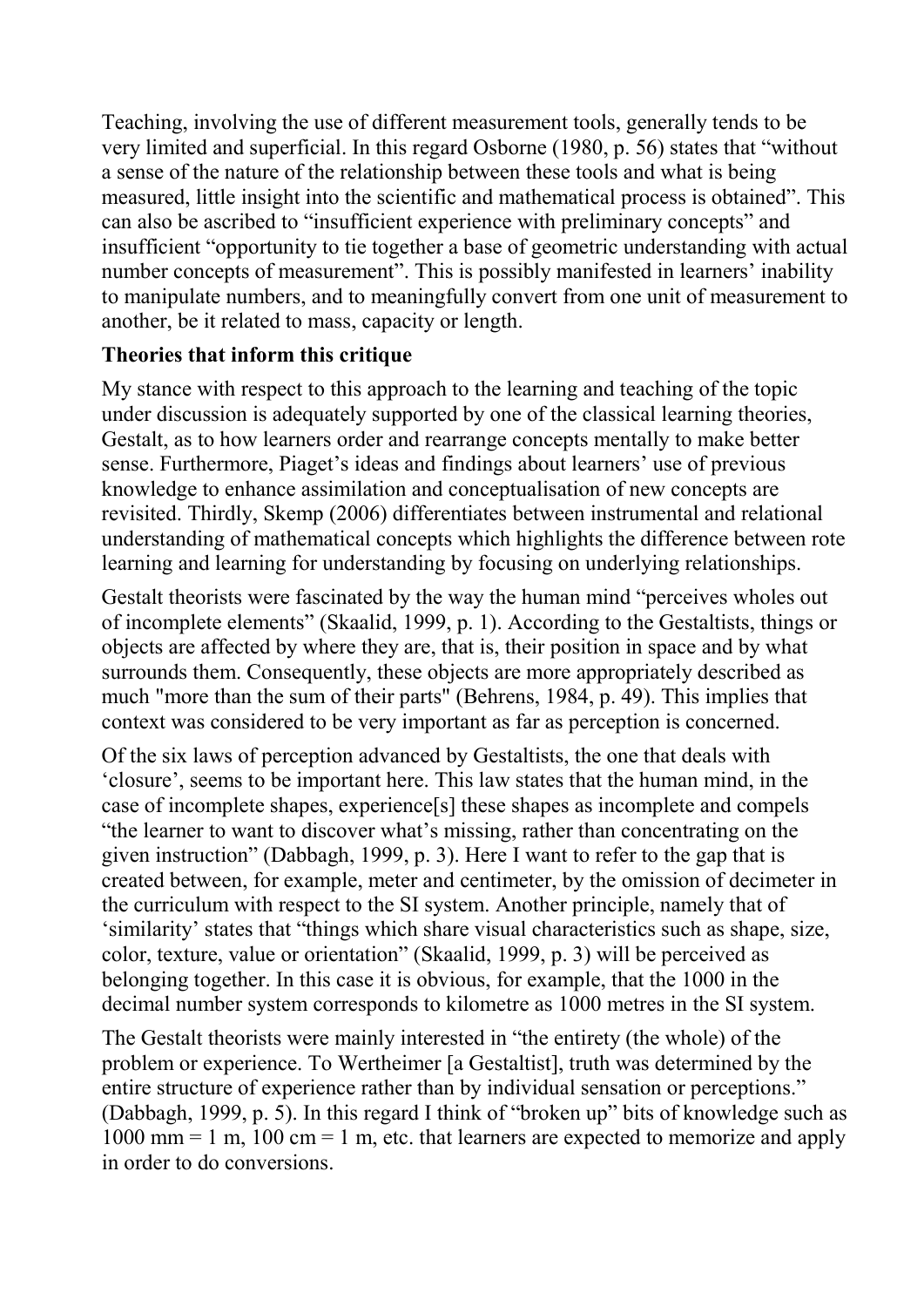Piaget's ideas of assimilation and accommodation were mentioned earlier on. At this stage I briefly want to touch on the meaning of these terms together with his use of the concepts 'schema' and 'equilibrium'. Assimilation takes place when the learner perceives new phenomena or occurrences in terms of existing schemas (mental building blocks). Accommodation, which "refers to the process of changing internal mental structures to provide consistency with external reality", "occurs when existing schemas or operations must be modified or new schemas are created to account for a new experience" (Bhattacharya and Han, 2001, p. 2). The internal process of a learner making sense of external occurrences according to his or her internal experiences in order to achieve a balance between assimilation and accommodation is referred to as 'equilibrium'.

It is my contention that by allowing learners to work with the SI units in relation to the decimal number system accommodation and assimilation are facilitated and that a state of equilibrium is reached sooner. This approach emphasises and highlights the link between, and integration of the two systems

The issue of fragmentation or compartmentalisation also links up with Skemp's (2006) differentiation between instrumental and relational understanding of teaching mathematics. Instrumental understanding methods relate to the rote learning of rules, laws, procedures and algorithms, that is, learners overwhelmingly depend on guidance for learning new methods or techniques through knowledge transmission. Relational understanding methods relate to understanding relationships and connections between phenomena, concepts or mathematical ideas, allowing learners insight and knowledge as to what to do and why. Skemp (2006, p. 95) maintains that "learning relational mathematics consists of building up a conceptual structure (schema) from which its possessor can ... produce an unlimited number of plans for getting from any starting point within his schema to any finishing point".

#### **Problems relating to conversions**

By isolating or compartmentalising certain SI units, the curriculum developers may be denying the learner the chance to explore, make better sense of and get a better grip on the relationships that exist among the different SI (metric) units and the decimal (denary) system. Coherence in a sense is thus forfeited. At the same time one wonders what the reasons or rationale might be for approaching measurement in this manner. Is it related to the notion that "relational understanding would take too long to achieve" or that the relational understanding of this "particular topic is too difficult" (Skemp, 2006, p. 93)?

The problems that both learners and teachers encounter in this regard seem to be related to their sense of, "the nature of the relationship" (Osborne, 1980, p. 56) between different measuring units of length for example. Kamii (2006, p. 155) maintains that learners often did not grasp units of measurement which may relate to how estimation is taught and the kind of estimation activities used to develop measurement concepts.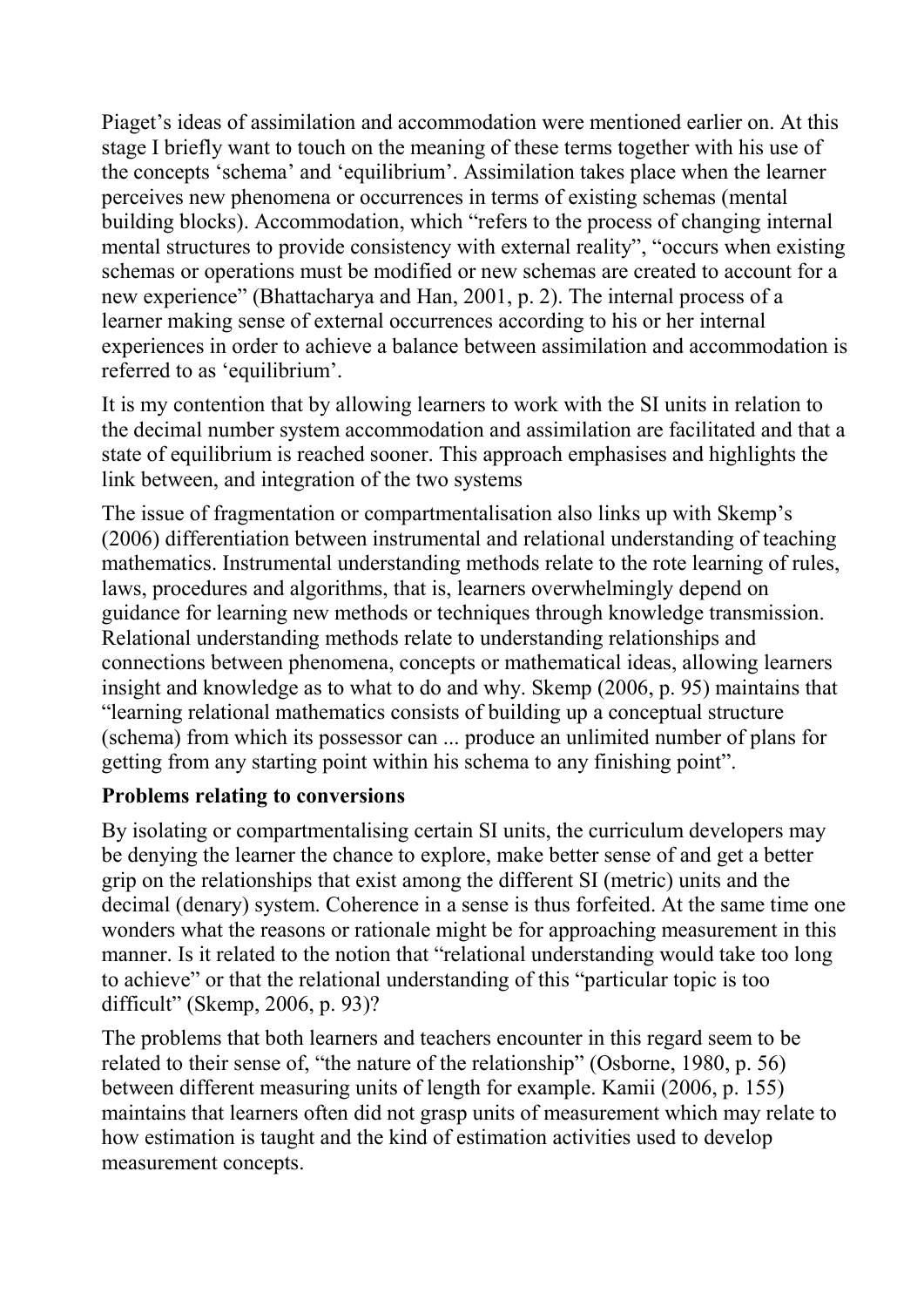For some reason the value of estimation to develop, "reinforce and elaborate the fundamental structural concepts of measurement" (Osborne, 1980, p. 55) may be under-valued.

The value of estimation is generally considered to be crucial for concept development. Osborne (1980, p. 61) maintains that "estimation skills require constant and frequent practice or they evaporate". He also states that although "any estimate is correct in an absolute sense", "the premium must be on which estimate is better". Activities that allow learners the opportunity to compare their estimates with actual accurate measurement should be built into the process of concept development. These estimation activities should be applied with respect to length, mass, volume, temperature, etc. This would ensure that estimation is used in a variety of situations, thereby enhancing learners' understanding of its usefulness (Osborne, 1980, p. 66).

Asking learners to show or indicate different lengths by using their fingers, arms or feet reflected that they generally had a limited sense of the meaning of length or distance. A typical activity (see Table 1 below) for estimating distance or mass or capacity / volume estimation exercises could look as follows:

| object | Estimation of length   actual |             | difference |
|--------|-------------------------------|-------------|------------|
|        | or capacity or mass           | measurement |            |

Table 1: Estimation

#### **A practical way of counteracting difficulties with conversion**

Some pertinent questions to pose are the following: What are the differences between our number system and the SI system? What are the similarities between our decimal number system and the SI system? Why not use these similarities as a foundation from which to expand understanding of the different measuring units? Integration of concepts would facilitate understanding (Kheong, 1997), as well as the use constructs to enhance conceptualisation, and not fall back on compelling learners to memorise statements such as  $100 \text{ cm} = 1 \text{m}$ ,  $1000 \text{ mm} = 1 \text{m}$ , etc. without learners fully realising the meaning thereof.

Teaching conversion in context, that is seeing all parts in relation to one another, rather than working with numerical values in isolation, makes much more sense to learners. Learners have difficulty making the connection when dealing with concepts out of context. What does it mean to convert 1 m to cm? Would a grade 4, 5 or 6 learner be able to say that the 1 m is cut up into a 100 little lengths of 1cm each? It would make more sense to do this in terms of a physical object such as a metre long plank or piece of rope or string. What does it mean to convert 0,8 g to mg? Does it mean to the learner, dividing the 0,8g up into 1000 small quantities, in this case milligrams (mg)? Does it mean how many full milligram quantities can you get out of 0,8g? Or does it mean magically changing the quantity to something a thousand times 'bigger' or 'smaller', referred to as "unit iteration (Kamii & Clark, 1997, p. 120)?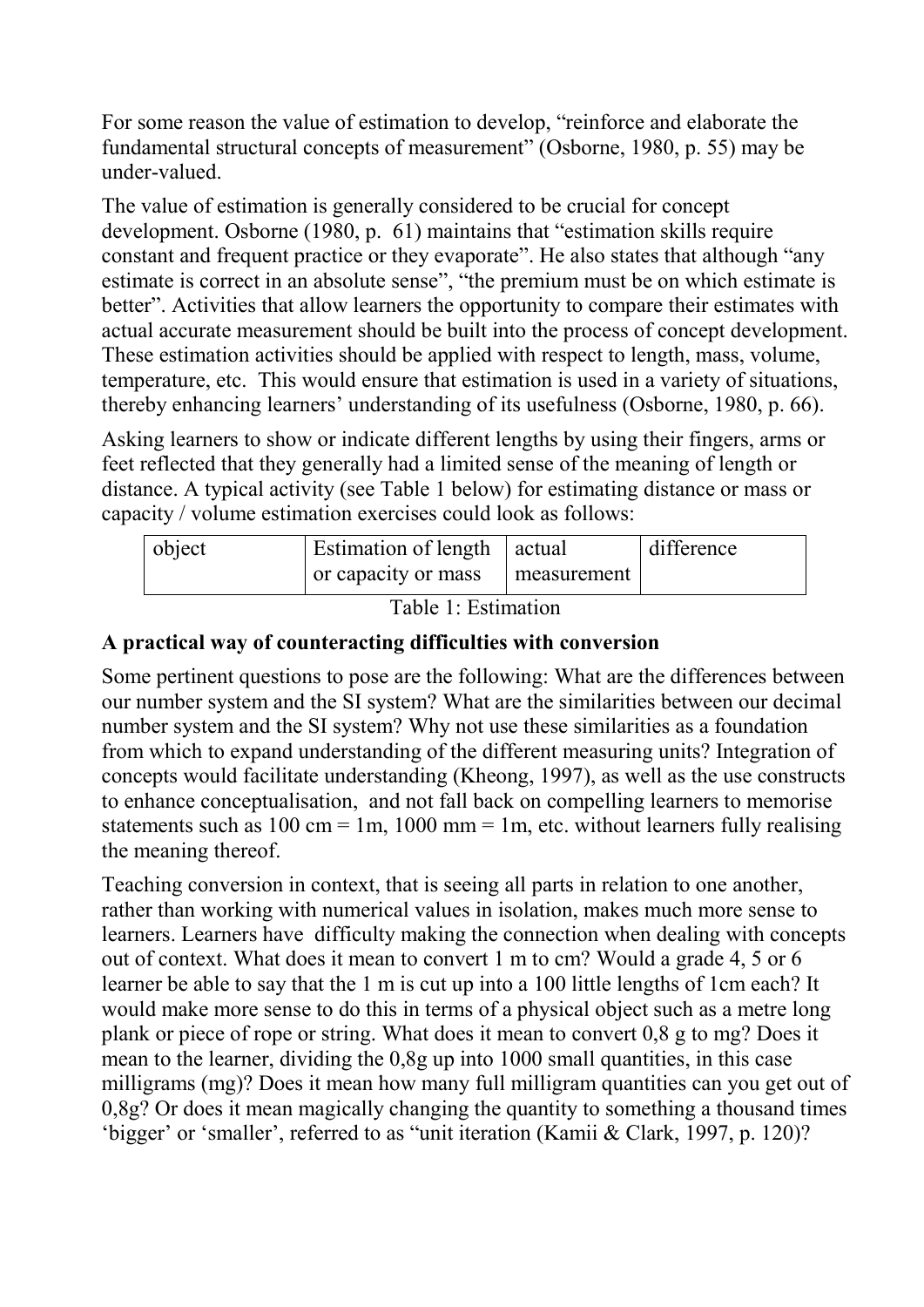In the NCS (DBE, 2011, p. 25) the specific content on length is indicated as follows:

Grade 4: Conversions include converting between millimetres (mm), and centimetres (cm); centimetres (cm) and metres (m); metres (m) and kilometres (km). Conversions limited to whole numbers and common fractions

Grade 5: Conversions include converting between any of the following units: millimetres (mm); centimetres (cm); metres (m) and kilometres (km)

Conversions limited to whole numbers and common fractions

Grade 6: Conversions include converting between any of the following units: millimetres (mm); centimetres (cm); metres (m); kilometres (km). Conversions should include common fraction and decimal fractions to 2 decimal places

The "list above" only contains the following: "length using millimetres (mm), centimetres (cm), metres (m) and kilometres (km). Did the curriculum developers anticipate that to include the other units of length would hamper conceptualisation, or not have the "'logico-mathematical knowledge" to make mental relationships (Kamii, 2006, p. 158)? Why for instance is 'decimetre' not mentioned in the curriculum statement, taking into consideration its close relationship with volume ( $1dm<sup>3</sup> = 1$ ) litre)? Furthermore, the term or concept *hectometre* is not mentioned anywhere in the NCS or RNCS (Revised National Curriculum Statement), yet calculations involving *hectare* appeared in one of the past CTA's (Common Task for Assessment, General Education and Training).

Before proceeding to the use of the conversion table it needs to be emphasised that to deal with conversions successfully also implies an understanding of the nature of the SI measurement system. According to Osborne (1980, p. 56) such an understanding of the characteristics of the metric system means that the learner "possesses an ideational structure that can serve as a base both for problem solving and for measurement ideas". This structure according to Osborne (1980, p. 56-57) includes the following:

1. Number assignment: To measure an object is to assign a number to an attribute or a state of the object…

2. Comparison: If object A is "contained by" Object B, then the measure of object A is less than the measure of object B…

3. Congruence: If object A and object B are congruent, then the numbers that are their measures are the same.

4. Units with iteration: There is a special object or state in any measurement system to which the number one is assigned [such as metre to measure distance in the SI system]. The object with measure one is the base for identifying the functional rules that determine the number assignment for any object or state…

5. "Additivity…" (addition of two or more lengths).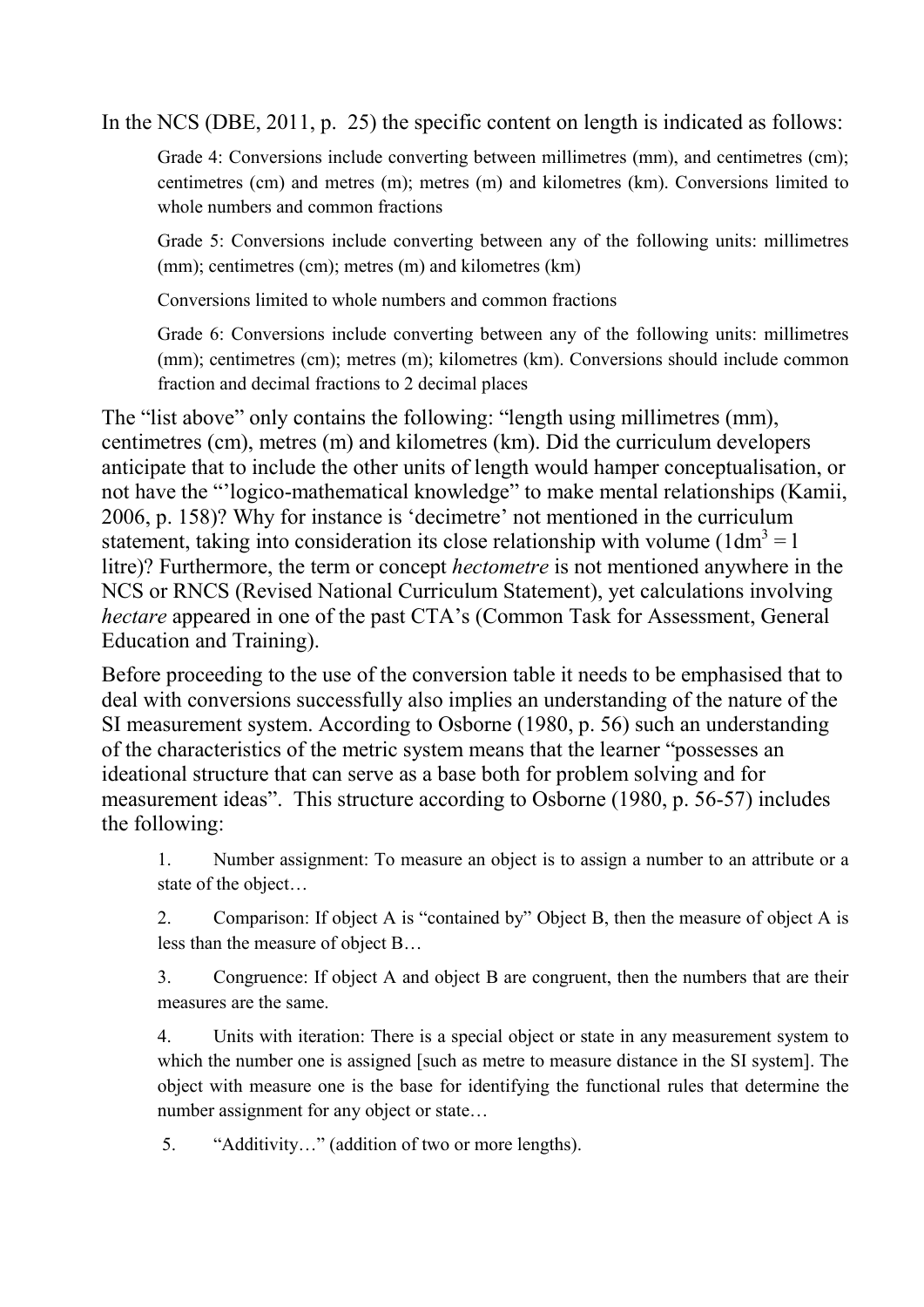In this discussion I make use of the 'conversion' table below as an attempt to explain a particular approach of dealing with conversion of one SI unit to another. The table should be seen and used as a tool, especially with learners who experience difficulty converting from one unit of measurement to another. It is an auxiliary tool to help learners see a particular value in context and in relation to another, for example 0,002 km as opposed to 2 meters. It needs to be emphasised that all values used in the table below should be read in relation to the meter as unit of measurement. A 'typical' conversion table could look like this:

|                                              | Thousands<br>$1000(10^3)$ | Hundreds<br>$100(10^2)$ | $10(10^1)$<br>Tens | 1(10 <sup>0</sup> )<br>Units | $^{1}/_{10}$ $(10^{-1})$<br>Tenths | Hundredths<br>$^{1}/_{100} (10^{-2})$ | Thousandths<br>$^{1}/_{1000}$ $(10^{-3})$ |                                              |
|----------------------------------------------|---------------------------|-------------------------|--------------------|------------------------------|------------------------------------|---------------------------------------|-------------------------------------------|----------------------------------------------|
| LARGER QUANTITIES OR DISTANCES<br>mega meter | kilo-<br>metre            | hecto-<br>metre         | deca-<br>metre     | metre                        | deci-<br>metre                     | centi-<br>metre                       | milli-<br>metre                           | SMALLER QUANTITIES OR DISTANCES<br>nanometre |
|                                              | kilo-<br>gram             | hecto-<br>gram          | deca-<br>gram      | gram                         | deci-<br>gram                      | centi-<br>gram                        | milli-<br>gram                            |                                              |
|                                              | kilo-<br>litre            | hecto-<br>litre         | deca-<br>litre     | litre                        | deci-<br>litre                     | centi-<br>litre                       | milli-<br>litre                           |                                              |
|                                              |                           |                         |                    | 5                            | $\theta$                           | 0cm                                   |                                           |                                              |
|                                              |                           |                         |                    | 5                            | $\overline{0}$                     | $\theta$                              | 0 <sub>mm</sub>                           |                                              |
|                                              | $\mathbf{0},$             | $\overline{0}$          | $\overline{0}$     | 5km                          |                                    |                                       |                                           |                                              |
|                                              |                           |                         |                    | 5                            | 0dm                                |                                       |                                           |                                              |
|                                              | 7km                       |                         |                    |                              |                                    |                                       |                                           |                                              |
|                                              | $\overline{7}$            | $\boldsymbol{0}$        | $\boldsymbol{0}$   | 0 m                          |                                    |                                       |                                           |                                              |
|                                              | $\overline{7}$            | $\boldsymbol{0}$        | $\boldsymbol{0}$   | $\boldsymbol{0}$             | $\boldsymbol{0}$                   | 0cm                                   |                                           |                                              |

Table 2: Distance/mass/volume

Using the above-mentioned (Table 2) makes it quite easy to convert 5m for example to centimetres, millimetres or to write it as a decimal fraction of a kilometre. From Table 2 it is evidently much clearer to follow what actually happens. It is easy to see the correspondence between the decimal (denary) number system and the SI system. It is evident that the bigger picture is much more than the mere sum of the constituent parts. By leaving out or ignoring for instance the decimetre, hectometre or decametre as units of measurement gaps or voids are created that may cause problems for learners. Starting with the Gestalt (the whole), and allowing learners to perceive the interrelationships and inter-connectedness of the different measuring units, I maintain would be experienced as much more meaningful and enhance assimilation.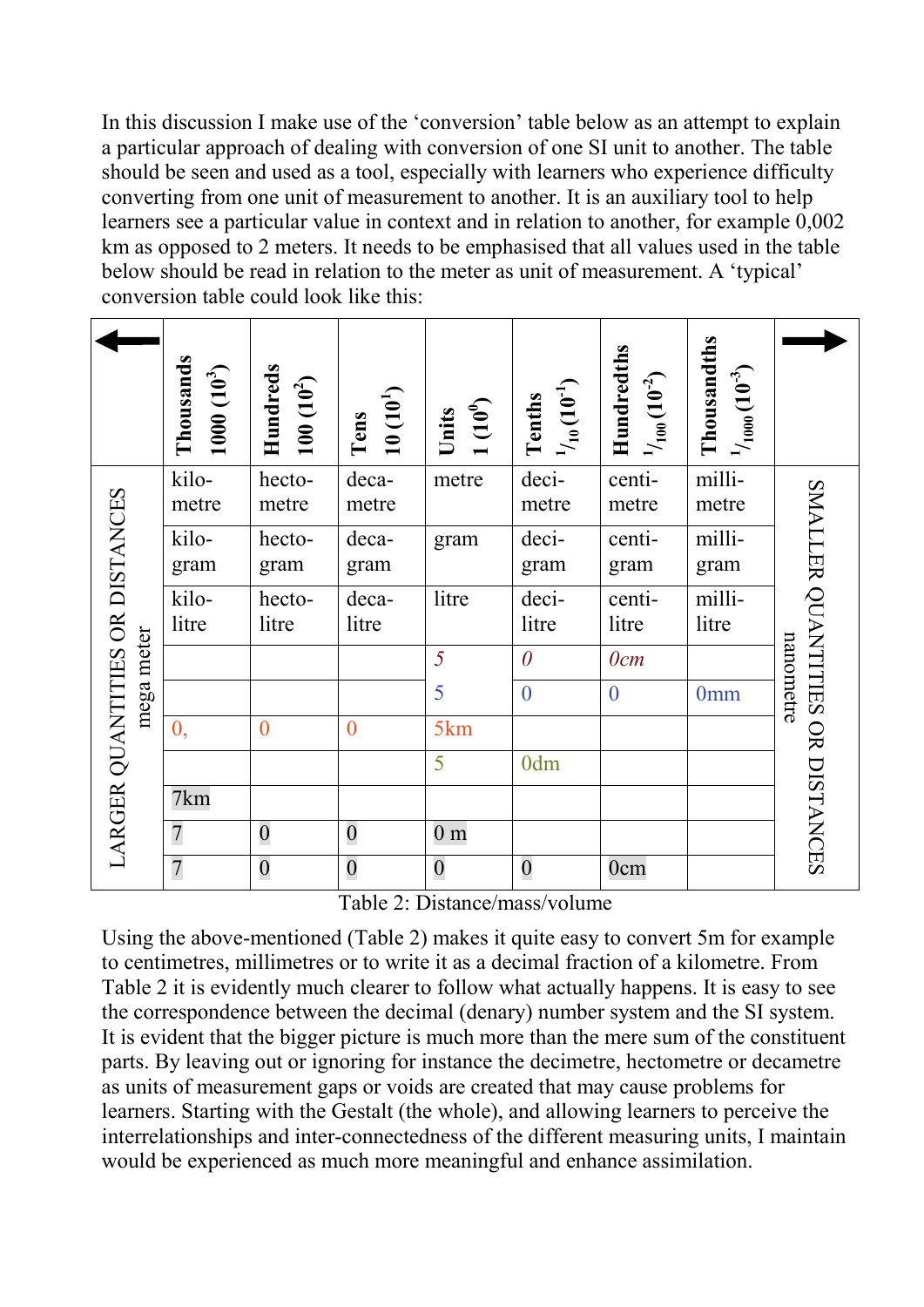From the table, using metre as point of reference, it is also easy to observe that 'kilo' means 'thousand', 'hecto' means 'hundred', 'deci' means 'tenth', 'centi' means 'hundredth' and 'milli' means 'thousandth' in terms of for instance the metre as SI unit to measure distance. This means that the position of each is important and indicates its value in relation to others. The table could be altered to include only information that relates to capacity or length or mass when dealing with specifics for practical reasons. The table as it appears above could thus be adapted according to the level of the learner.

Does the curriculum really advocate fragmentation and compartmentalisation of mathematics content by dealing with SI units in the following manner:  $1$  metre  $= 1000$ mm or  $1 \text{mm} = 0.001 \text{m}$ , etc.? One gets the sense that the curriculum in this regard advocates an instrumental approach to learning mathematical concepts. Learners are supposed to learn and know this by heart – and not necessarily with insight and understanding. By isolating the units and dealing with them as separate entities makes it more difficult for learners to comprehend. Teaching focuses more on "establishing familiarity with and use of the metric units, than in using learning about metric measurement to reveal the nature of measurement" (Osborne, 1980, p. 56). Consequently, learners may end up "with several particulate bits of discrete knowledge about measurement rather than developing a feel for and an understanding about the nature of measurement as a system".

### **Simultaneously dealing with decimal fractions**

A contentious issue is that of 'shifting' the comma when converting from one unit to the other. Does the comma shift? Or is it just a convenient way of explaining what happens when converting? Dealing with conversions as suggested also creates the opportunity to address decimal fractions in a much more meaningful way - that is, in context and therefore much more realistic. Telling learners to divide a 0,8 metre length of wood into 5 equal pieces, makes much more sense than merely telling learners to divide 0,8 by 5.

From the Table 2 one could easily determine what decimal fraction 5 metres is of a kilometre, or of a hectometre. Similarly centimetres, decimetres or millimetres could be written as a fraction of a metre. Simple addition and subtraction manipulations could also be done using a table like this. Adding or subtracting quantities can be done using the conversion table (see Table 3). For example to add 45 g, 2 876 cg and 8 943mg could pose problems when learners try to add the values or quantities either by writing them underneath one another or next to one another in the same line. In this case the answer can either be written as 82,703 g or 8270,3 cg or 82703 mg or even as 0,082703 kg as the quantity "is being conserved" ( Hiebert, 1981, p. 208). This means that the teacher must give specific instructions and tell learners whether the answer should be given in grams, centigrams or milligrams, or kilograms. The following table can be used to accurately position the various quantities: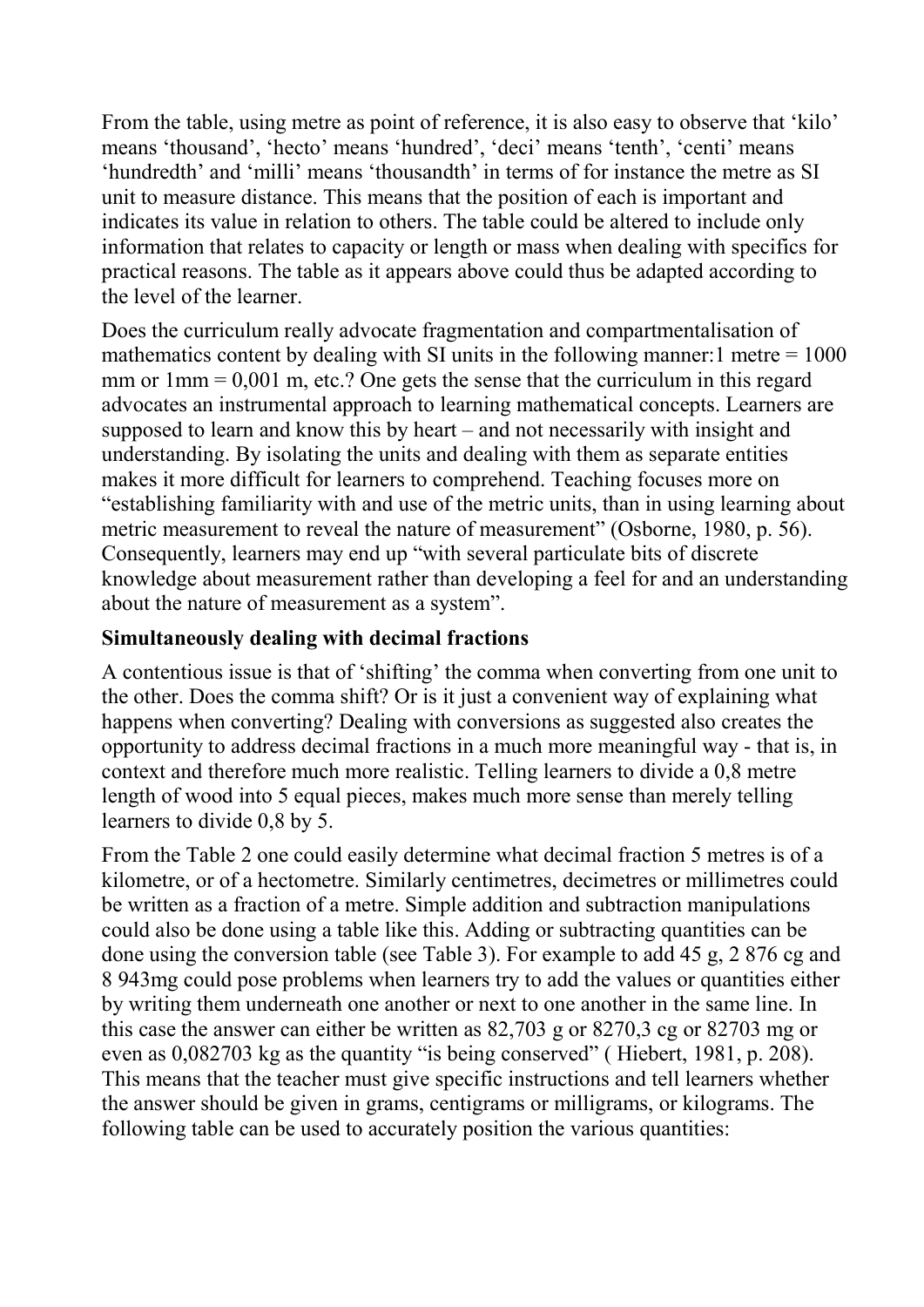|                   | Thousands<br>$1000(10^3)$ | Hundreds<br>$100(10^2)$ | $10(10^1)$<br>Tens | $1(10^{0})$<br>Units | $^{1/}_{10}(10^{-1})$<br>Tenths | Hundredths<br>$^{1}/_{100}$ $(10^{-2})$ | Thousandths<br>$^{11}_{1000}(10^{3})$ |                    |
|-------------------|---------------------------|-------------------------|--------------------|----------------------|---------------------------------|-----------------------------------------|---------------------------------------|--------------------|
| LARGER QUANTITIES | kilo-<br>gram             | hecto-<br>gram          | deca-<br>gram      | gram                 | deci-<br>gram                   | centi-<br>gram                          | milli-<br>gram                        | SMALLER QUANTITIES |
|                   |                           |                         | $\overline{4}$     |                      |                                 |                                         |                                       |                    |
|                   |                           |                         | $\overline{2}$     | 5g<br>8              | 7                               | 6cg                                     |                                       |                    |
|                   |                           | $+$                     |                    | 8                    | 9                               | $\overline{4}$                          | 3mg                                   |                    |
|                   |                           |                         | 8                  | $\overline{2}$       | $\overline{7}$                  | $\boldsymbol{0}$                        | $\overline{\mathbf{3}}$               |                    |

Table 3: Mass

## **The role of actual measurement**

The role of actual measurement, that is to physically explore the relationship between SI units, is essential before working with them theoretically as suggested with the unit table. None of this can occur if learners were not exposed to actually measuring and comparing the different units of length for example. They should practically count how many millimetres there are in a centimetre, centimetres in a decimetre, decimetres in a metre, etc.

Learners have to be taken outside to walk 10, or 100 or 1000 metres to help them conceptualize the magnitude of decametre, hectometre, etc. This very seldom happens inside the real classroom. This state of affairs was confirmed by a few hundred intermediate phase teachers who went through CTLI training during the course of 2005, 2007 and 2008. The teacher should thus create opportunities for contextualisation with SI units, as well as much greater integration with learning areas such as Geography and Natural Sciences.

# **CONCLUDING COMMENTS**

Based on my experience as facilitator and trainer, teachers tend to shy away from teaching topics or aspects of mathematics that they do not understand or that they have limited knowledge of. This is also true in the case of conversion. Many of the 200 teachers at the CTLI (2005) who attended my workshops on measurement, claimed that they had a much better understanding of conversion and that they would apply a practical approach (Hiebert, 1984) in their classrooms. It is interesting that many of them never heard of decimetre or hectometre before. They claimed that this holistic approach facilitated their understanding and assisted them in converting quantities quicker and more accurately.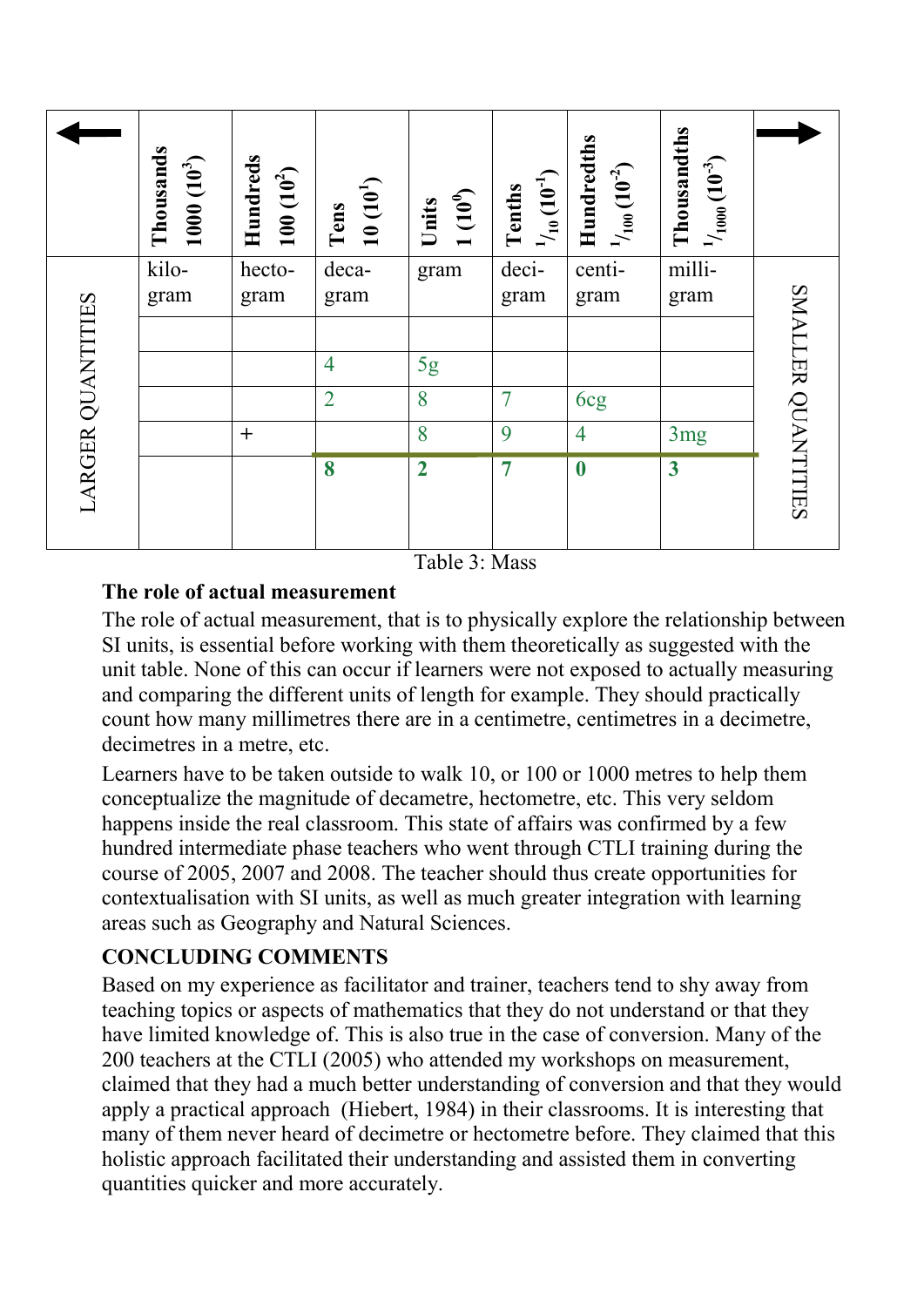It is important to realise that statements such as  $1000 \text{ m} = 1 \text{ km}$ ,  $100 \text{ cm} = 1 \text{ m}$ , etc. can still be learned by heart, but only once learners have a good idea of the bigger picture as discussed earlier. This would allow them to understand that 1000 metres is exactly the same 1 kilometre, since *kilo*- means *thousand*, for instance. A deliberate effort should thus be made to help learners understand and learn the meanings of all the Latin prefixes such as *kilo-, hecto-, deca-, deci-, centi- and milli- in* terms of the concept metre.

The use of Table 2 or variations thereof should be viewed as a tool to help learners see relationships and develop insight into what happens when converting from one unit of measurement to another. Its value is especially evident when introducing conversions. Once learners have gained insight, the use thereof may be discontinued or it can be used as a means of reference.

It is apparent that an instrumental approach to the learning of mathematics necessitates a teacher-centred approach of transmitting rules and procedures which is limiting and less adaptable to new tasks (Skemp, 2006; Bragg & Outhred, 2004). In contrast, teaching for relational understanding requires a more learner-centred approach by giving learners scope and allowing them opportunities to explore relationships, consequently fostering independent thinking, and enhancing understanding and remembering.

#### **REFERENCES**

- Battista, MT. (2006). Understanding the development of students' thinking about length. *Teaching Children Mathematics*, October, *13*(3), 140–147.
- Bhattcharya, K. and Han, S. (2001). *Piaget and Cognitive Development.* Retrieved March 04, 2006, from [http://www.coe.uga.edu/epitt/piaget.htm,](http://www.coe.uga.edu/epitt/piaget.htm).
- Behrens, R. (1984). *Design in the visual arts.* Englewood Cliffs, NJ: Prentice-Hall, Inc.
- Bragg, P. and Outhred, L. (2004). A measure of rules the importance of units in a measure. *Proceedings of the 28th Conference of the International Group for the Psychology of Mathematics education*, 2, 159- 166.
- Dabbagh, N. (1999). *Gestalt and instructional design*. Retrieved January 16, 2006, from, [http://chd.gse.gmu.edu/immersion/knowledgebase/strategies/ cognitivism/ gestalt/gestalt.htm.](http://chd.gse.gmu.edu/immersion/knowledgebase/strategies/%20cognitivism/%20gestalt/gestalt.htm)
- Fong Ho Kheong, FH. (1997). An integrated approach for teaching mathematical problem solving. *The Mathematics Educator*, 1 (1), 36-44.
- Hierbert, J. (1981). Cognitive development and learning linear measurement. *Journal for Research in Mathematics Education*, 12(3), 197-211.
- Hiebert, J. (1984). Why do some children have trouble learning measurement concepts? *Arithmetic Teacher, March,* 3(7), 19-24.
- Kamii, C. (2006). Measurement of length: how can we teach better? *Teaching Children Mathematics*, October, 154-158.
- Kamii, C. and Clark, FB. (1997). Measurement of length: The need for a better approach to Teaching. *School Science and Mathematics*, 97(3), 116-121.
- Osborne, A. (1980). Measurement: How Much? In M.M. Lindquist (ed.), *Selected issues in Mathematics Education*. Chicago: McCutchan Publishers